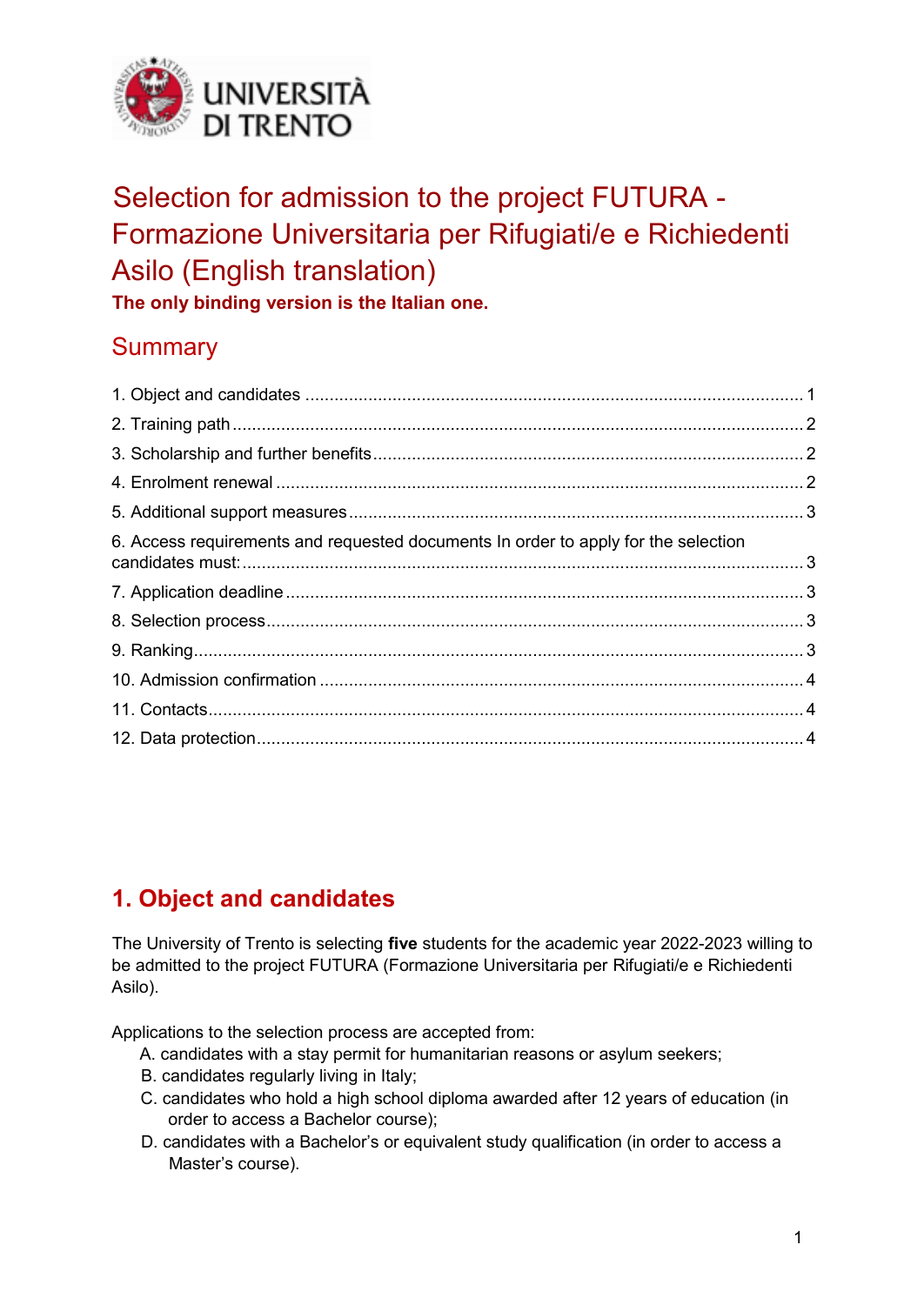# <span id="page-1-0"></span>**2. Training path**

The offered training path is divided in the following phases:

- *Foundation year* starting with the academic year 2022-2023 during which:
	- ❖ candidates will attend Italian language courses and language courses required by the study plan of their academic area of interest offered by Centro Linguistico di Ateneo (University Language Centre);
	- ❖ candidates will attend courses aimed at acquiring digital and IT skills;
	- ❖ candidates will attend preparatory courses in the academic area of interest, if provided by the study plan (such as crash courses);
	- ❖ candidates will attend single courses and take/undertake exams in the study area they are interested in, which will be recognized in the study plan upon enrollment.

*Foundation year* aims at providing the necessary language, informatic and cultural skills, competences and/or expertise needed in order to pass the compulsory admission test (spring and summer session) for candidates who want to be admitted to a Bachelor's degree course or an Integrated Master's degree course.<sup>1</sup>

The acquired skills will in any case be necessary in order to continue the studies for those candidates willing to start the selection process to the Master's degree.

- Three<sup>2</sup> study years for the Bachelor's degrees or five/six years for the Integrated Master's degree; two study years for the Master's degree; one year for first or second level Professional Masters.<sup>3</sup>
- <span id="page-1-1"></span>• An additional year in order to complete the study career.

### **3. Scholarship and further benefits**

The selected students will:

- be fee waived for the attendance of single courses, for the Italian courses attendance (until level B2), for English courses up to the level required by the study plan, as well as for attendance of Degree courses, Integrated Master's degree course, or a Master's Degree course.
- $\bullet$  have free board and lodging for the whole project duration<sup>4</sup>.
- receive a scholarship from the University of Trento equal to 1.200 Euro per year, paid out every two months for small personal expenses and the purchase of books.

### <span id="page-1-2"></span>**4. Enrolment renewal**

 $\overline{a}$ 

Students can enroll in the next year of the project with consequent renewal of the scholarship only upon earning 35 university training credits (CFU) by the **5th of August** of the academic year in which they are enrolled.

If scholarship can't be renewed because of failure in achieving the required merit, students will in any case be totally exempted from the enrollment fee and university contributions

 $1$  In case candidates do not pass the entry test it will not be possible to continue with the project nor to enroll at the University of Trento.

 $2$  For the admission conditions you will have to refer to the call of the academic year 2023-2024.

<sup>&</sup>lt;sup>3</sup> Kindly be aware that the didactic offer for professional Master changes every academic year.

 $4$  If the board and accommodation cost cannot be granted, the University of Trento will provide a scholarship for a maximum annual amount of 3.800 Euro for each student admitted to the project.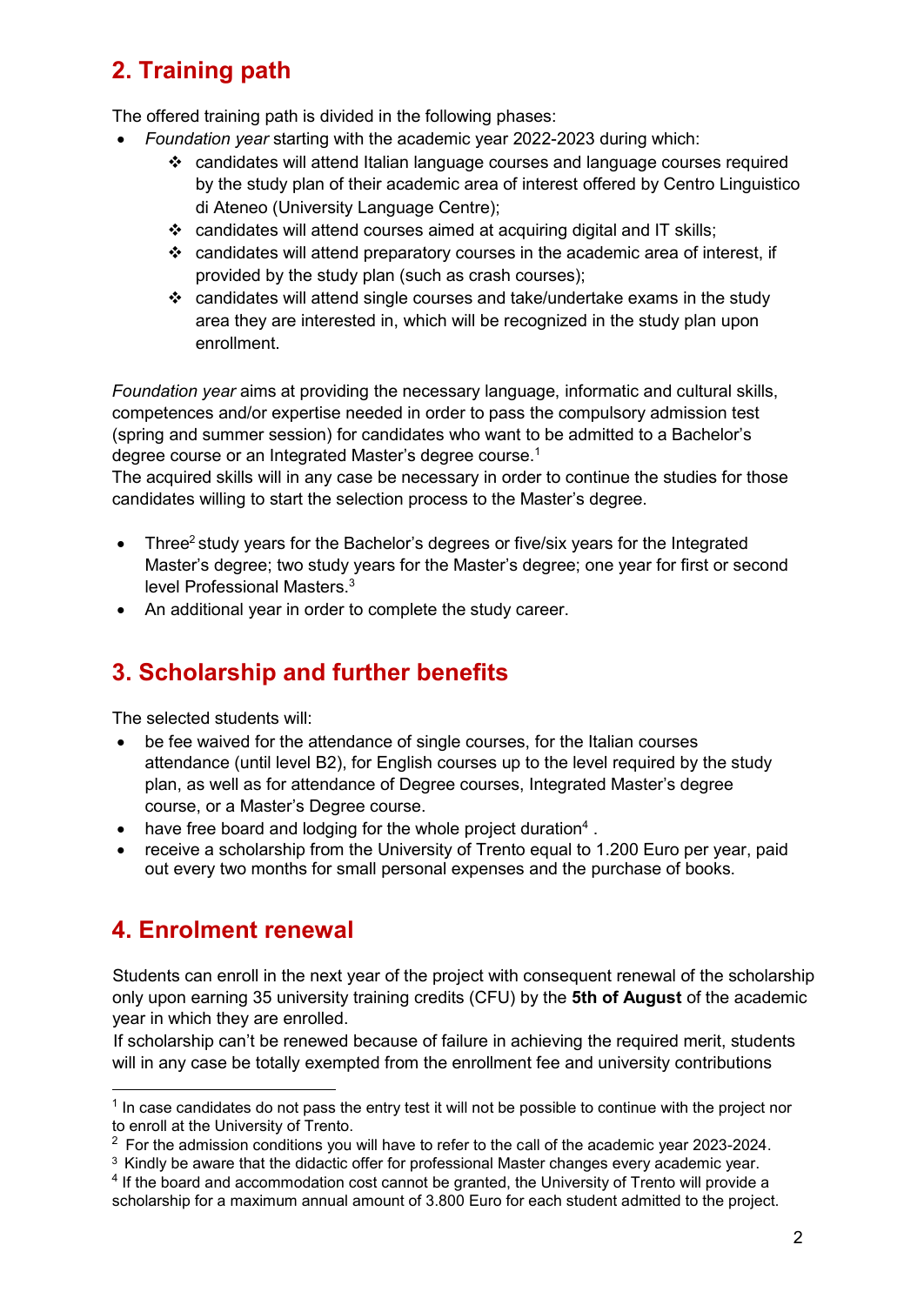<span id="page-2-0"></span>only for the following academic year.

### **5. Additional support measures**

For the whole study period the selected candidates:

- will have access to dedicated quidance/orientation services;
- will be supported by an academic tutor for support and tutoring service;
- can access the psychological counseling service;
- will be supported by Cinformi or association in Trento for legal counseling;
- can access the sport activities in collaboration with UniTrento Sport;
- can work part time as student collaborator (according to UniTrento selection) starting from the first year of the project;
- can have the free bus/train pass "Libera Circolazione" valid for public transport in the whole Province of Trento.

### <span id="page-2-1"></span>**6. Access requirements and requested documents**

#### **In order to apply for the selection candidates must:**

- hold a refugee status or residence permit for "asylum seeker";
- live in Italy;
- have completed a study course which allows the access to a Bachelor's degree or to an Integrated Master's degree (after completion of **12 years of education)** or to a Master's degree.

During selection candidates must attach the following:

- stay permit for humanitarian reasons or asylum seeker request;
- high school diploma (obtained after 12 years of education) or in case of access request to the Master's degree candidates must provide a Bachelor's degree and a Transcript of Records;
- Other language certificates or any other academic or professional certificates.

If candidates do not hold the required documents, they must fill out the "Study History" form and upload it in the application.

# <span id="page-2-2"></span>**7. Application deadline**

In order to be admitted to the selection candidates must apply on this link: FUTURA call [application procedure](https://webapps.unitn.it/Apply/en/MyUnitn/Home/53041/altro/FUTURA2022) within **31th March 2022 (12.00 AM).**

### <span id="page-2-3"></span>**8. Selection process**

From the received applications, the Selection Committee will shortlist a maximum of 10 candidates who will have to attend a selection interview.

An official ranking list with the name of the 5 selected candidates will be published at the end of the selection process.

### <span id="page-2-4"></span>**9. Ranking**

The winners will be notified of the assignment of the place **by e-mail** to the email address